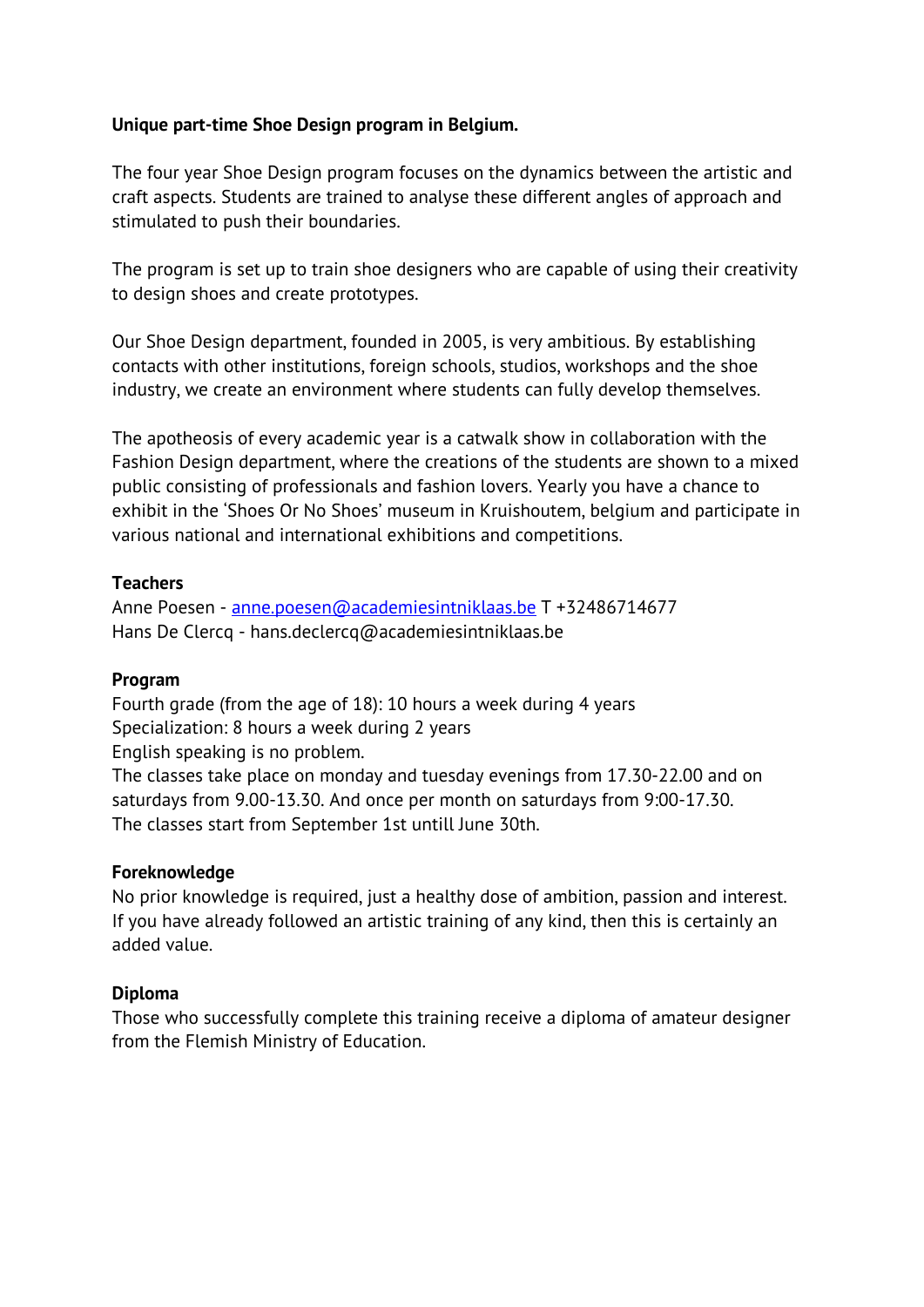**Location**

Boonhemstraat 1 9100 Sint-Niklaas Belgium

## **Registration**

Apply online from the last weekend of June on until September 30th.

## **Costs**

Please check the Academy's website for the registration fee: https://beeld.academiesintniklaas.be/over-ons/tarieven-schooljaar-2020-2021 To get started you will have to buy some basic tools to make shoes. The cost of the tool set varies from 100-300 euro depending on how many tools you want to purchase. Students buy all the leathers/textiles/materials to make their shoes.

## **Social media**

www.instagram.com/sask\_shoe\_design www.facebook.com/saskshoedesign

### **Alumni**

Students can follow in the footsteps of the graduates who started working at renowned brands like Balenciaga (Paris), Rachel Comey (NY), Esska Shoes (London), Roberto Del Carlo (Italy),... Or start their own brand like Katrien Herdewyn – Elegnano, Caro Peirs – Shoerise, Nele Huysmans – 05-05 or Marlou Browaeys + Lise De Smet + Dempsey Pauwels – L'Edge.

### **Laureates**

Bruno Tansens, winner of the Hulstaert Laureate Legacy 2015 Amalia Arutyunyan, winner of the Torfs Award in 2016 Charlotte Jager, winner of the Rexor x Monar Award in 2018 Evelien Sommen, winner of the René van den Berg Award in 2019 Chantal Maas, winner of the Mats Rombaut Award in 2019 Astrid **Hoens,** winner of the Rexor x Monar Award in 2019

# **VirtualShoeMuseum exhibitions featuring SASK shoes:**

2012 Leipzig – Starker Auftritt!/Stepping into the Limelight! 2013 Ulm – Auf Schritt und Tritt/At Every Turn 2014 Vienna – SHOEting Stars. Shoes in Art and Design 2014 Kuwait & UAE – Shoe Show for CELS Events 2015 Klagenfurt – 5 Sinne & Mehr/Shoes in Senses 2017 Lichtenwalde – HIGH HEELS/Die hohe Kunst der Schuhe 2017 Budapest – Cipö Mágia/Shoe Magic 2017 Detroit – Shoetopia/College for Creative Studies 2019 Munich- Ready to go! Shoes emotionalize